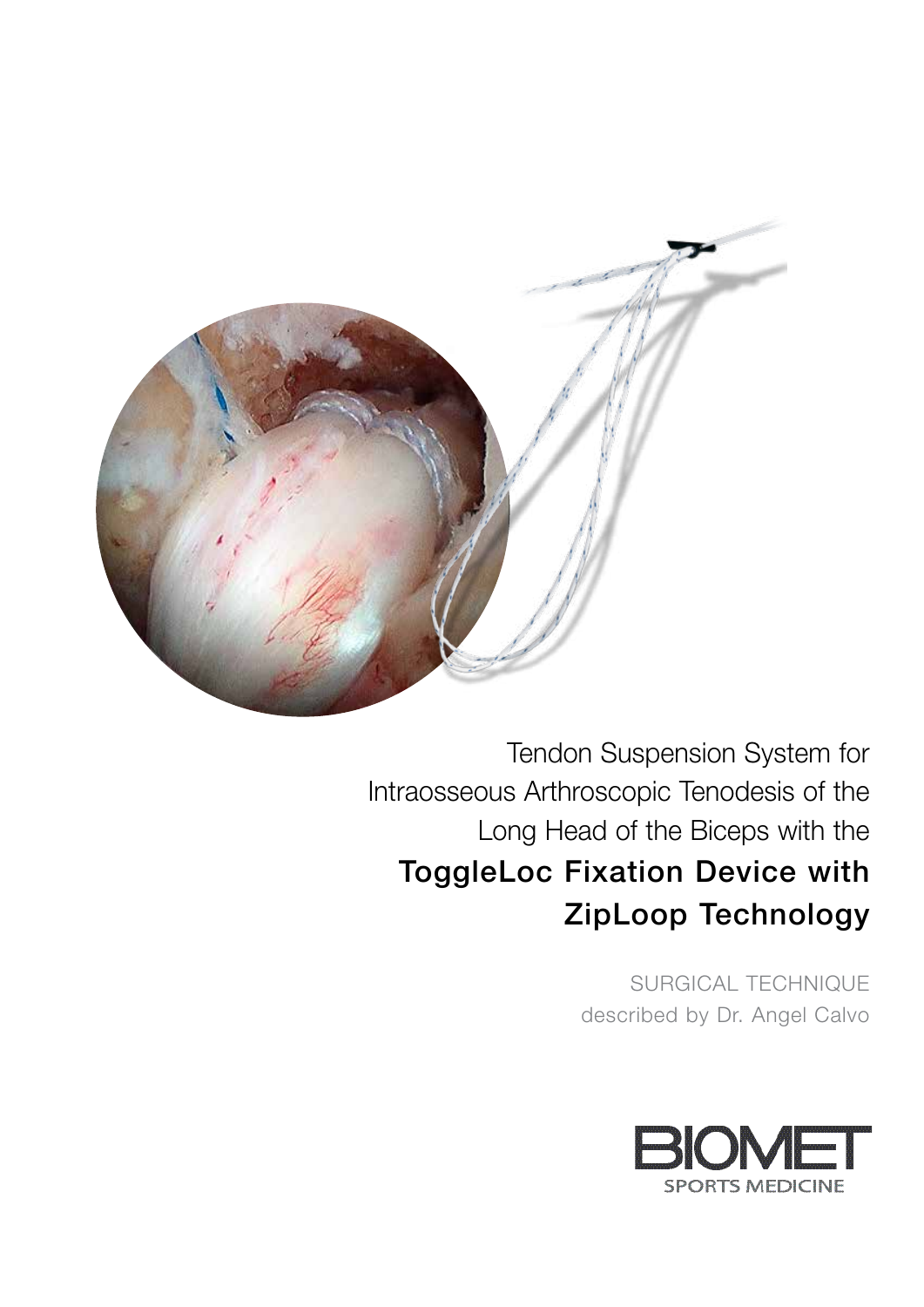Table of Contents

| Introduction                             | Page 1   |
|------------------------------------------|----------|
| Implant                                  | Page 1   |
| <b>Preoperative Planning</b>             | Page 2   |
| Portals                                  | Page 3   |
| <b>Surgical Technique</b>                | Page 4-8 |
| 1. Glenohumeral Preparation              | Page 4   |
| 2. Locate the Bicipital Groove           | Page 4   |
| 3. Prepare the Tendon                    | Page 5   |
| 4. Create the Bone Tunnels               | Page 6   |
| 5. Attach the Tendon to Device           | Page 7   |
| 6. Implant Insertion                     | Page 8-9 |
| <b>Postoperative Protocol</b>            | Page 9   |
| Radiological evaluation                  | Page 9   |
| <b>Indications and Contraindications</b> |          |
| <b>Part Numbers</b>                      |          |

This material represents the surgical technique utilized by Angel Calvo, MD. Biomet does not practice medicine and does not recommend any particular orthopedic implant or surgical technique for use on a specific patient. The treating surgeon is responsible for determining the appropriate treatment, technique(s), and product(s) for each individual patient.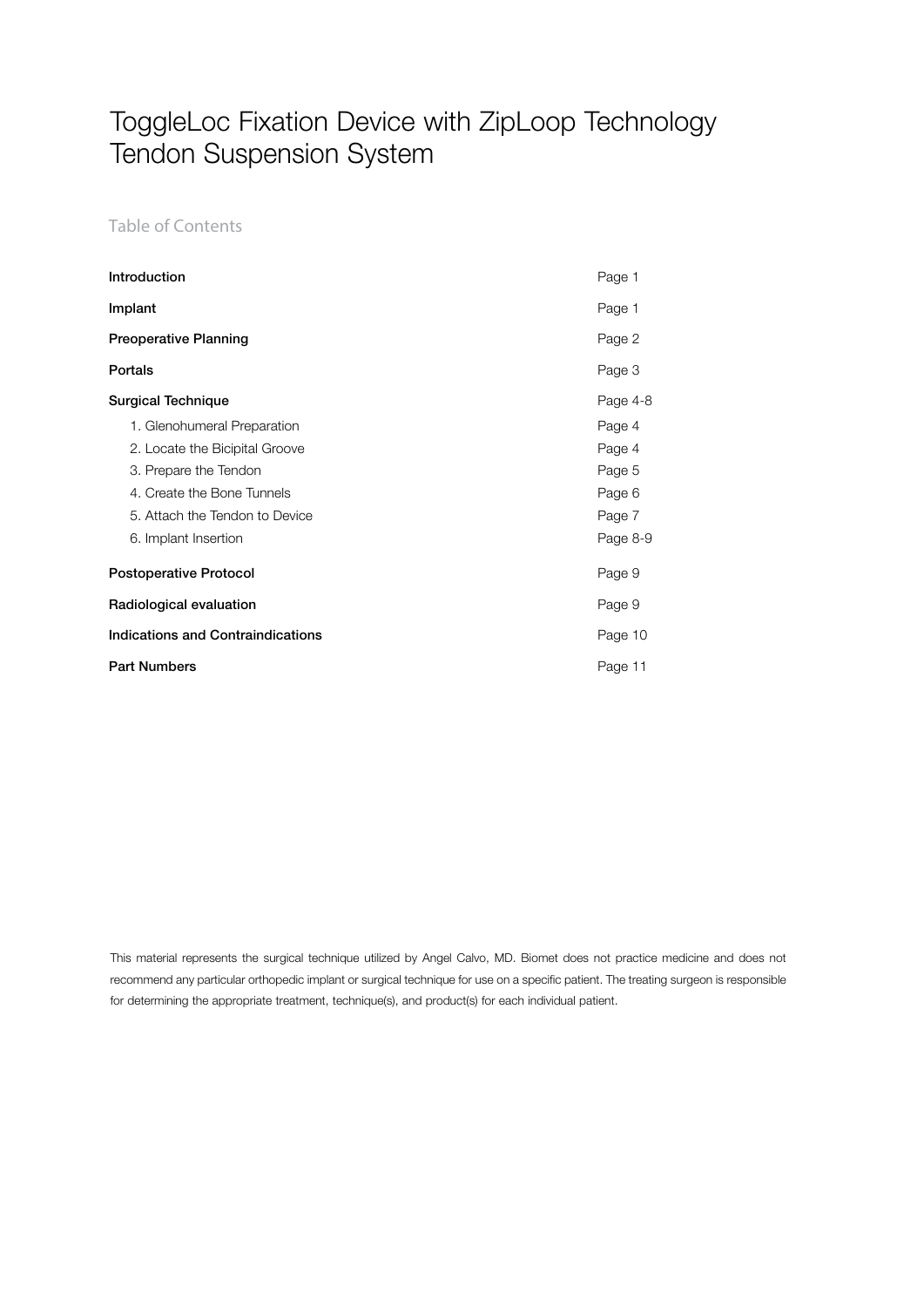### Introduction

Traditionally, the long head of the biceps (LHB) has played a major role in anterior shoulder pain, both separately and associated with rotator cuff tears. Furthermore, LHB is often accounted responsible for postoperative pain following rotator cuff tear repair.

Treatment of LHB lesions by tenotomy is commonly used therapy. Tenodesis techniques have undergone great advances in recent years, which is likely due to the development of arthroscopic techniques. The theoretic reduction in the aesthetic impact of tenotomy and maintenance of supination force in athletes and manual laborers may be the reason why many surgeons prefer tenodesis to tenotomy.

LHB tenodesis techniques attempt to obtain the solid primary fixation of the tendon and surgeons may achieve this arthroscopically. The objective in developing this technique was to obtain easy, reproducible arthroscopic LHB tenodesis to provide maximum intraosseous fixation, thereby limiting potential damage caused by the screw to the tendon. For this purpose we have employed tendon suspension systems frequently used on the knee to repair the cruciate ligaments.

### Implant

The ToggleLoc fixation device is designed to capture the cortical bone after passing through the tunnel created, providing excellent fixation. This implant also includes MaxBraid suture and the innovative ZipLoop Technology, an adjustable lengthening #7 polyethlene suture. The adjustable loop allows one of the loops to be pulled in order to shorten the other two that transport the tendon, adapting itself to the length of the tunnel, providing the optimal tension for the tendon, maximizing contact between the tendon and bone. This limits unnecessary measurements allows reduced inventory since one size is appropriate for most procedures.

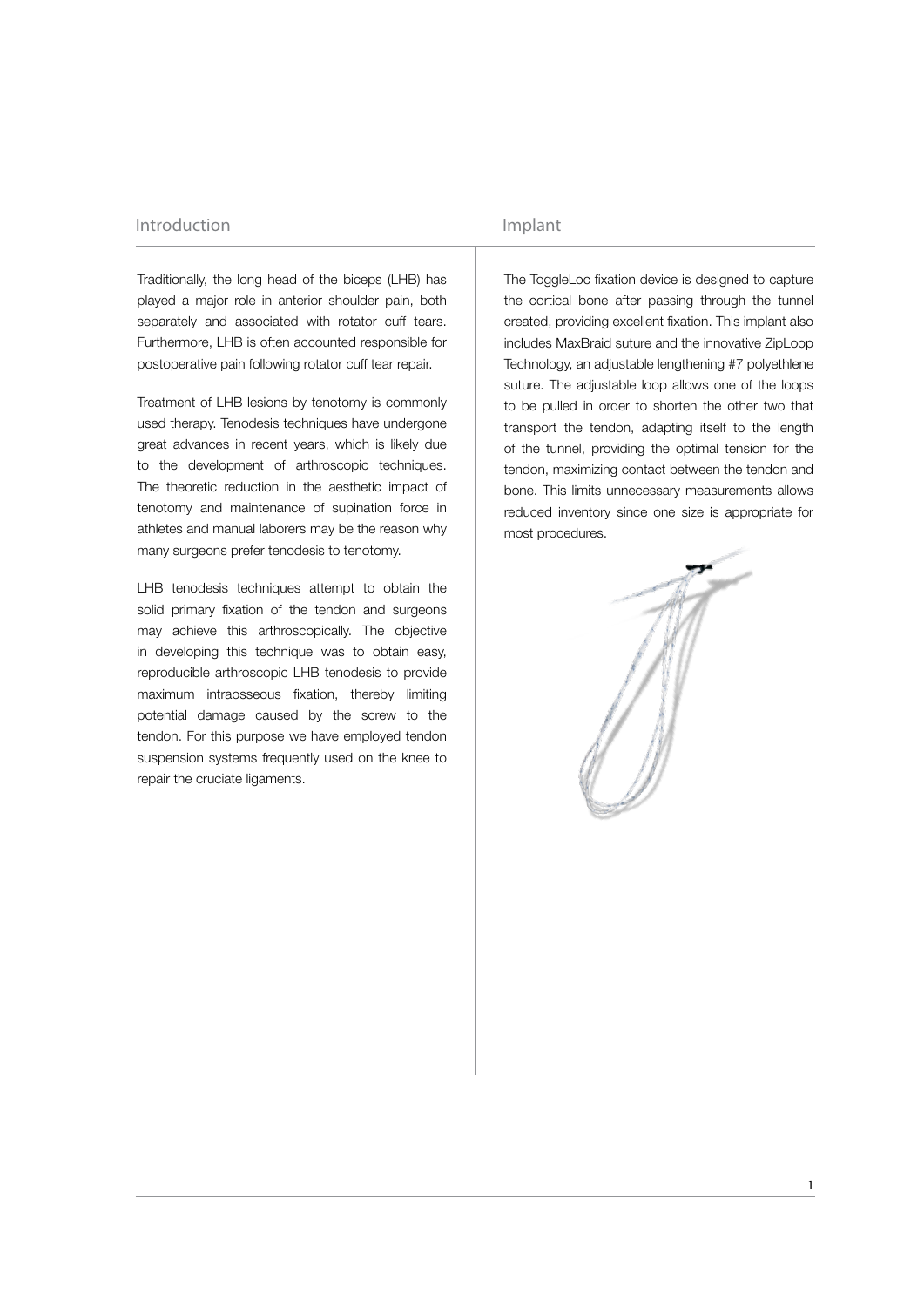Preoperative Planning

Place the patient in the sitting position (beach chair) with the arm suspended facilitating comfortable access of the anterior and posterior parts of the shoulder (Figure 1).



Figure 1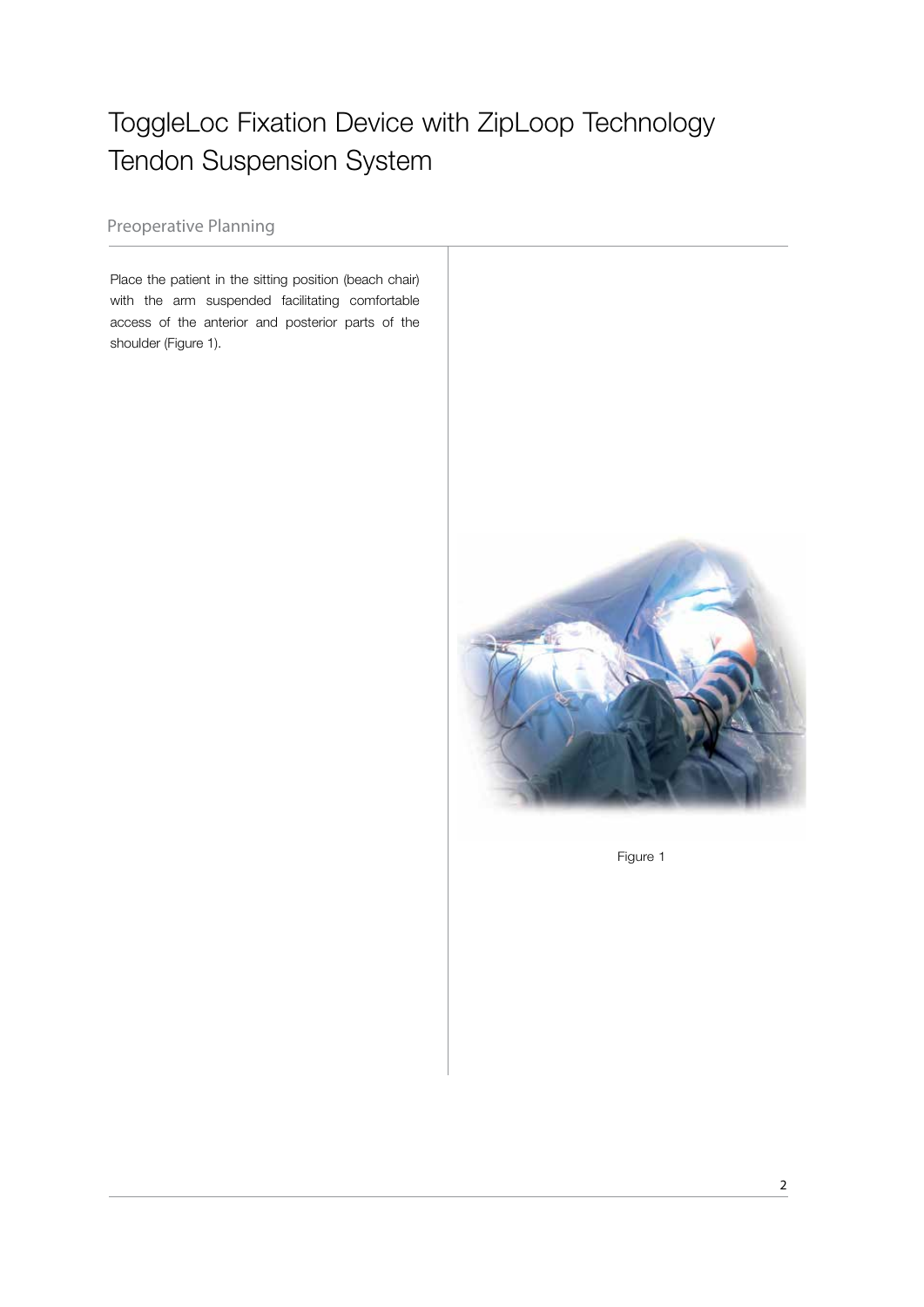### Portals

To perform the technique, the four portals used are described below.

- 1. Standard Posterior Portal (P): Made in the soft spot between the infraspinatus and teres minor round muscles. This is the initial viewing portal.
- 2. Anterolateral Portal (AL): Aligned with the anterior edge of the acromion. From here, the acromioplasty is performed and the arthroscope is inserted to expose the bicipital groove region.
- 3. Anterior Portal (A): In the anterior region of the shoulder. This allows the ability to draw a straight line to the posterior portal. This is the only portal where an 8 mm cannula is used.
- 4. Anterior Accessory Portal (AA): The mid-point between the anterior and anterolateral portal, just on the surface of the bicipital groove which is normally identified by tactile feel. Its main function will be to expose the biceps, but at certain times it is also used as a viewing portal as it provides an excellent view of the tunnel, and on other occasions, is converted into the portal from which the tunnels are made. The bone tunnel normally is made from this port, and the implant is inserted

(Figures 2a and 2b)



Figure 2a



Figure 2b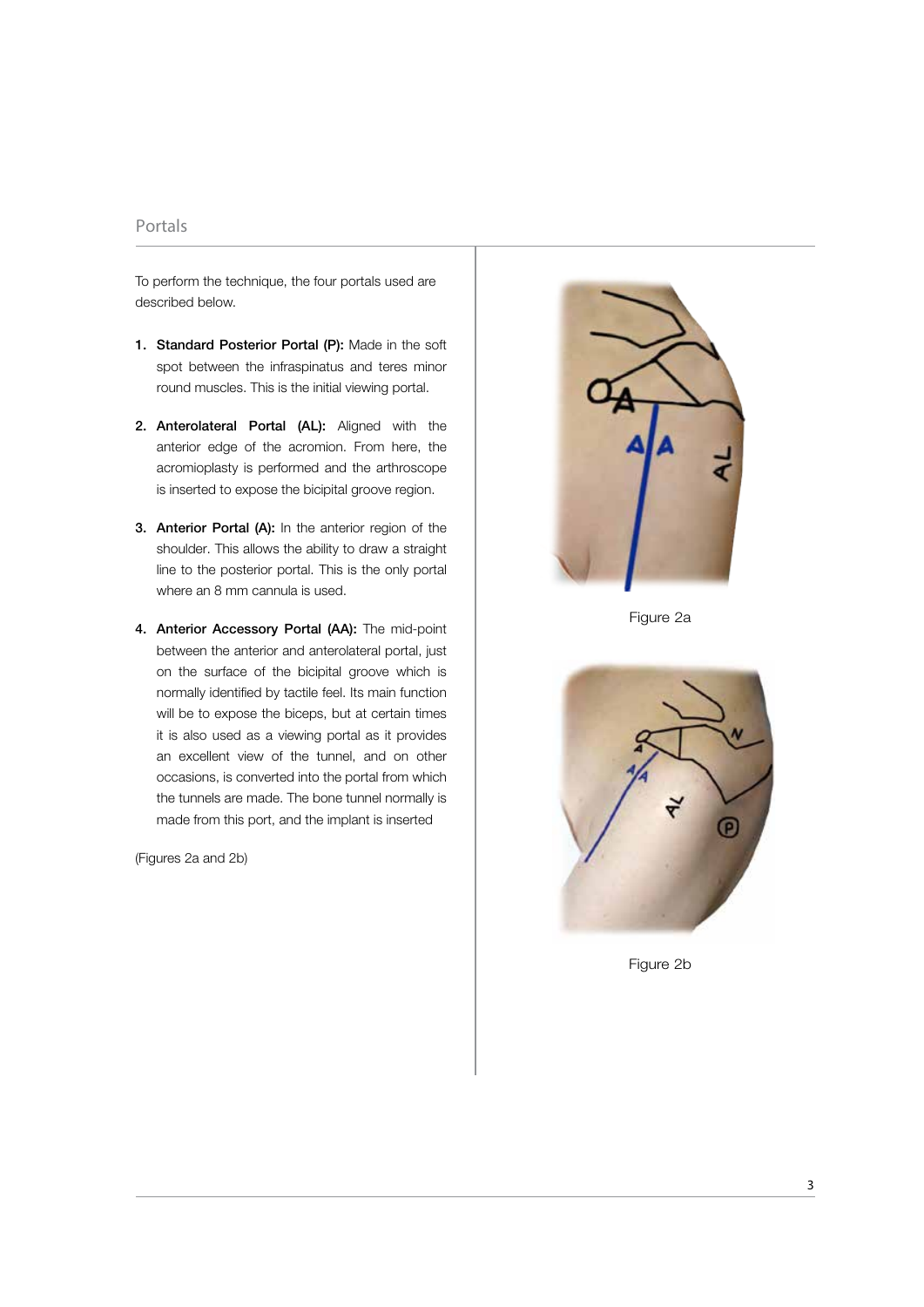Surgical Technique

With the arthroscope inserted through the P portal, perform a complete examination of the joint and evaluate the biceps tendon. Place an 8 mm cannula in the A portal and from there, pass a MaxBraid suture using the lassoloop technique through the base of the LHB to be used as a safety suture in order to limit the chance of losing the tendon after performing the tenotomy (Figure 3).



Figure 3

At the point where the AA portal is marked, insert a spinal needle to exactly follow the direction of the biceps (Figure 4).



This needle is important because it will mark the groove in the subacromial space (Figure 3). Perform the LHB tenotomy.

## Glenohumeral Preparation **Locate the Bicipital Groove**

Keeping the arthroscope in the P portal, access the subacromial space. From the AL portal, perform the anterior bursectomy, identifying the coracoacromial ligament (Figure 5). The spinal needle is in a lateral position to this ligament, marking the groove, and in the medial region of the ligament is the cannula with the suture that controls the LHB.



Figure 5

Pass the arthroscope through to the AL portal and make the AA portal with the scalpel, where the spinal needle is placed (Figure 6).



Figure 6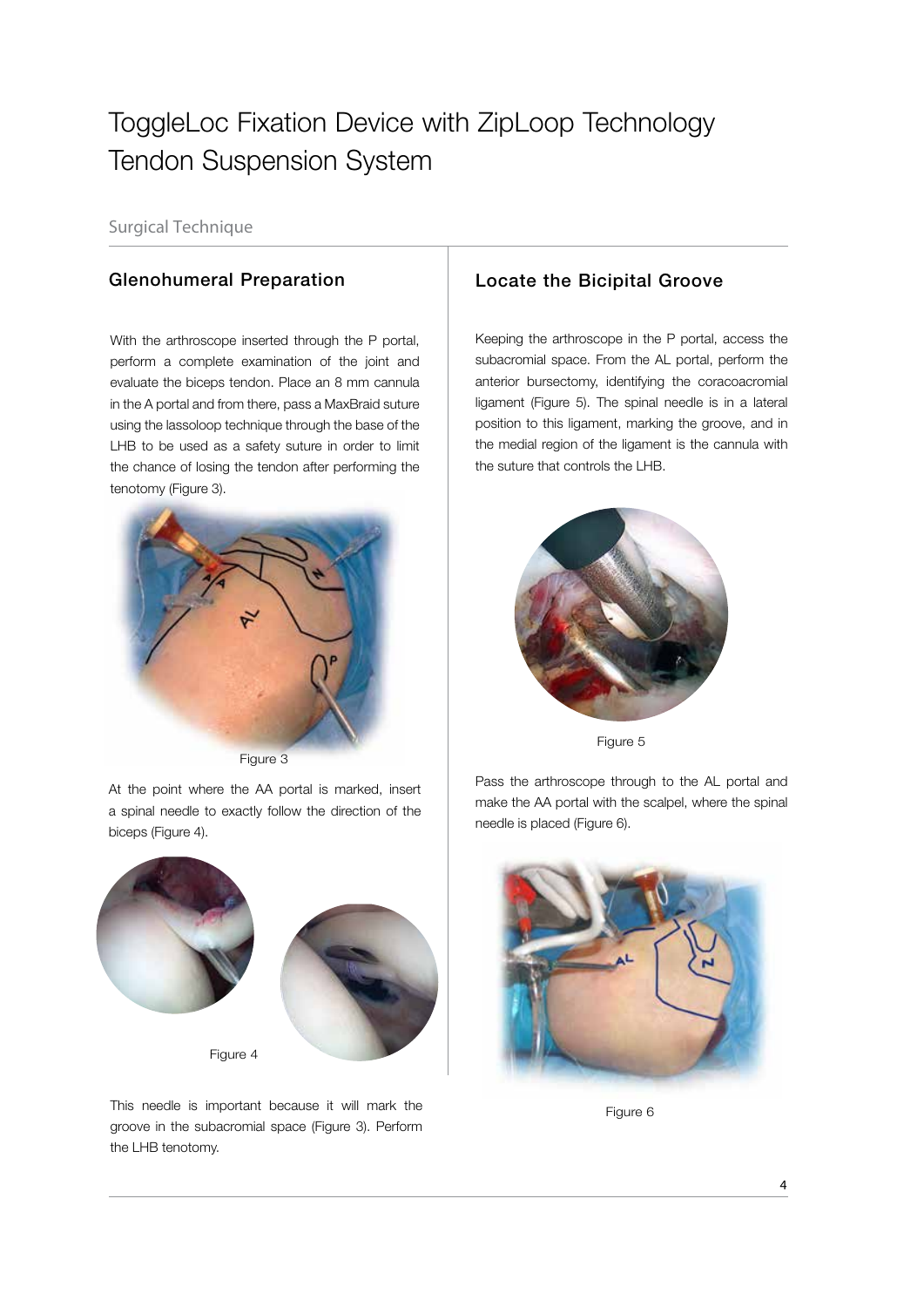In the AA portal, locate the bicipital groove (Figure 7).



Figure 7

Carefully open the groove with a scalpel or a radiofrequency electrode. Complete the transversal ligament cross-section to expose the LHB in the AA portal (Figure 8).



Figure 8

## Prepare the Tendon

After exposing the LHB, make a Krackow-type traction suture at the free end using a MaxBraid #2 suture. Start the suture 30 mm from the free end of the LHB, marking the length of the biceps the same as the length of the bone tunnel (Figures 9a and 9b).



Figure 9a



Figure 9b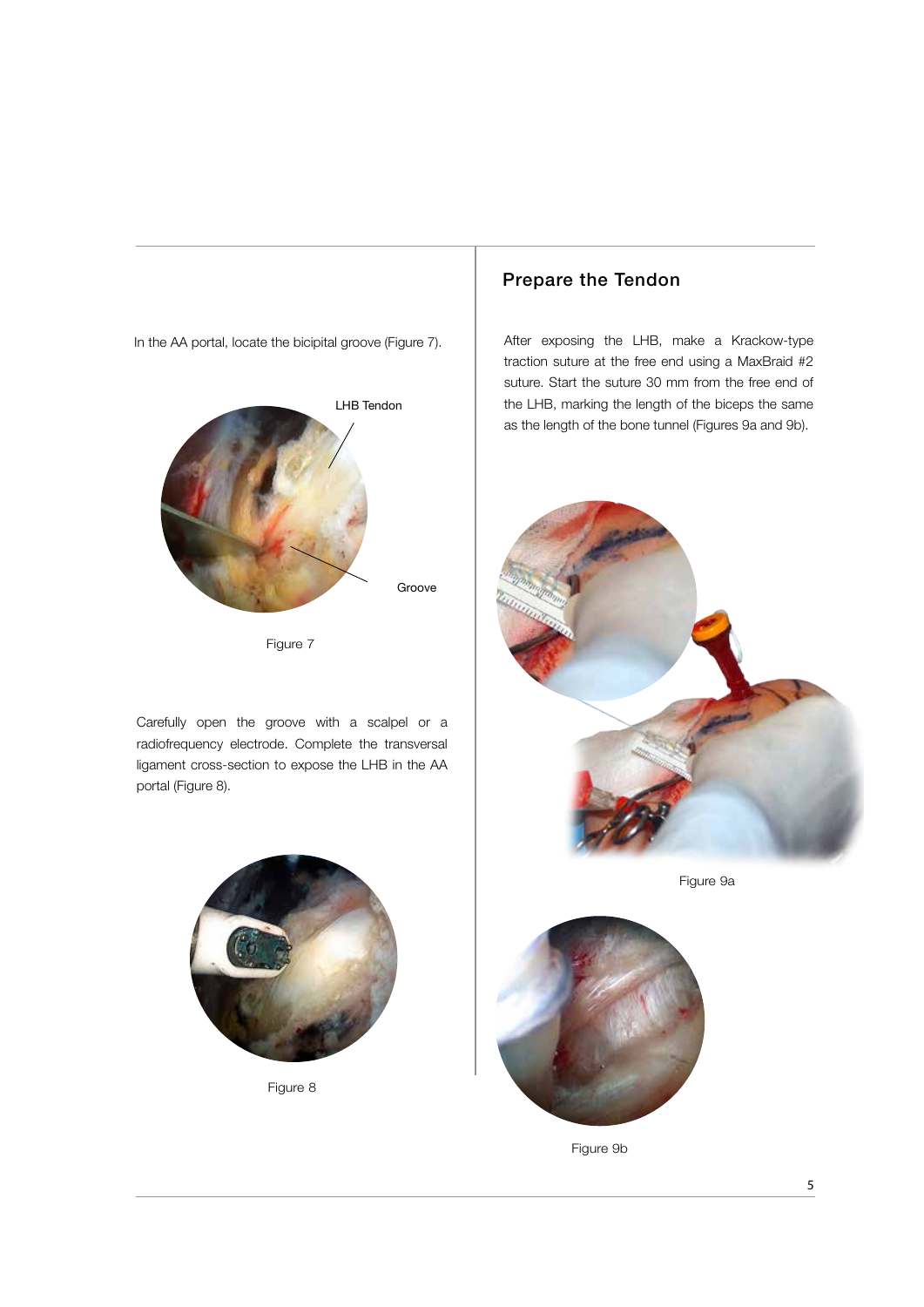Surgical Technique (Cont.)

## Create the Bone Tunnels

With the arthroscope in the AL portal, a good view of the bicipital groove is obtained.

Pass the 2.4 mm guide pin from the bicipital groove to about 3 cm from the point where the articular cartilage starts, aiming at a point slightly lower than the posterior viewing portal (Figure 10).



Figure 10

A test must be performed from the A or AL portal to ascertain whether the correct direction of the pin is obtained. Place the arm at maximum anteflexion and horizontally with respect to the ground. Insert the pin vertically, applying gentle taps until it emerges correctly at the back of the arm (Figure 11).



Once the pin is in position, create a tunnel with a length of 30 mm using a 7 mm reamer for the biceps socket (Figure 12). Then with the 4.5 mm reamer, ream to the base of the tunnel and posterior cortical bone (Figures 13a and 13b). The normal length of the tunnel will be about 40 mm. Note the total length based on the reading from the 4.5 mm reamer as a check and balance.



Figure 12

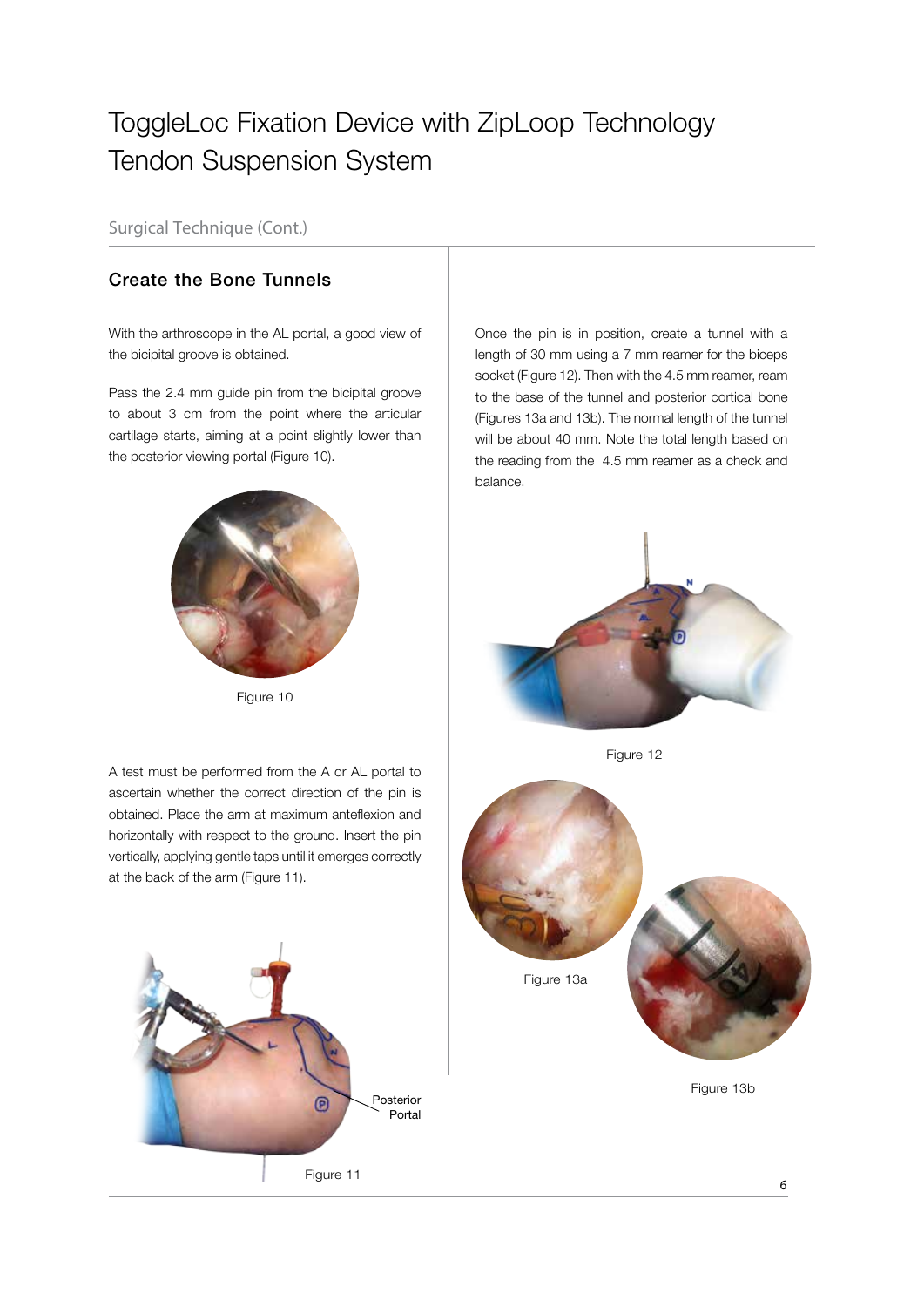In the AA portal, check the position and integrity of the tunnel walls (Figure 14). It is advisable to smooth the lowest edge of the tunnel entrance with the shaver, as friction could be generated in this area between the tendon and the bone.



Figure 14

## Attach the Tendon to Device

The tendon and MaxBraid suture must be in the same portal as the guide pin.

Mark the total length of the tunnel on the double loops of the ToggleLoc device by measuring from the distal end of the ToggleLoc button. Secure the whip stitched tendon to the double loops of the ToggleLoc device (Figures 15a and 15b). Thread the passing strands of the ToggleLoc device in the beath pin and pull it until the suture emerges at the proximal end of the shoulder.

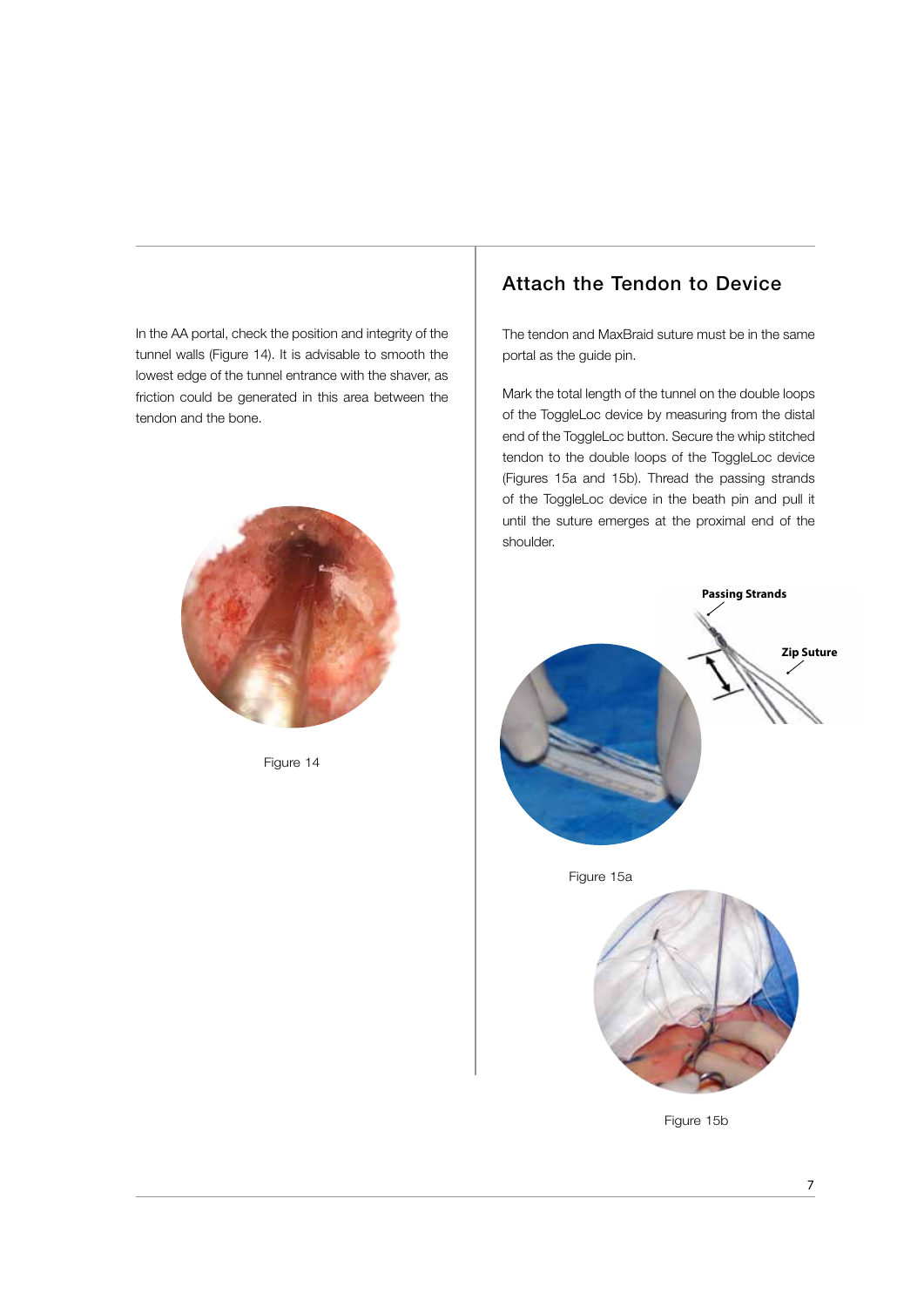Surgical Technique (Cont.)

## Implant Insertion

Continue by gently pulling on the ToggleLoc passing strands until the mark made on the tendon enters the tunnel (Figures 16a and 16b). Then gently pull on the implant to set the ToggleLoc button on the posterior cortex of the humerus.

Finally, pull the ZipLoop zip strand (closed loop) to sequentially zip the graft into the tunnel. Insert the tendon into the 30 mm tunnel, which coincides with the previously made marking on the suture (Figures 17a and 17b).







Figure 16b



Figure 17a



Figure 17b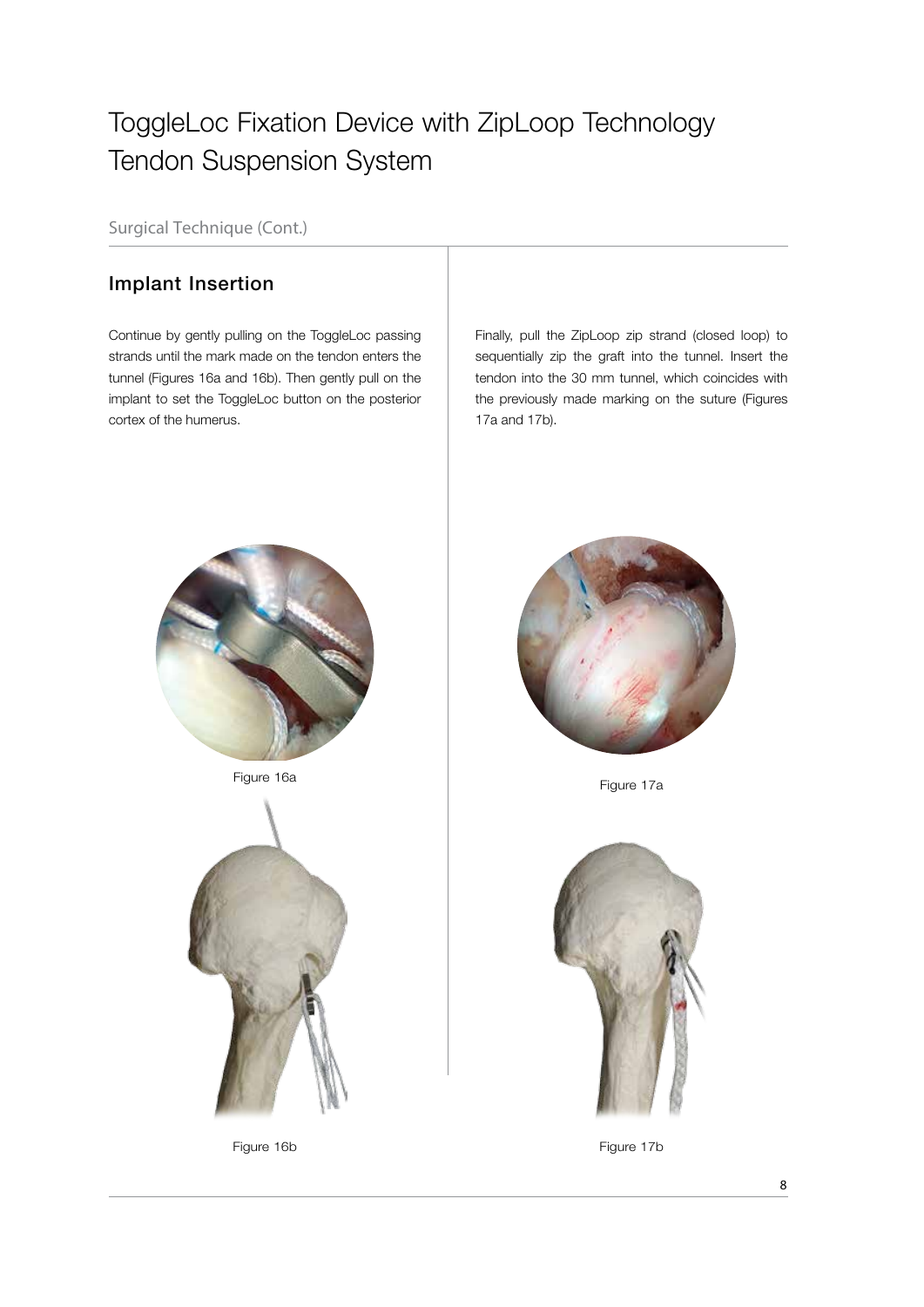## Implant Insertion (cont.) Postoperative Protocol

With a probe, check the stability and tension of the LHB. Cut the ZipLoop zipping strands flush against the bone (Figures 18a and 18b).



Figure 18a



Figure 18b

Place the patient in a sling for comfort. Based upon surgeon preference, begin therapy immediately. Do not allow active counter-resistance bending of the elbow for two months.

## Radiological Evaluation

Figure 19: X-ray position of the ToggleLoc implant



Figure 19

Figure 20: MR evaluation after three months, showing the direction of the tunnel on the different planes and the appropriate positioning of the tendon.



Figure 20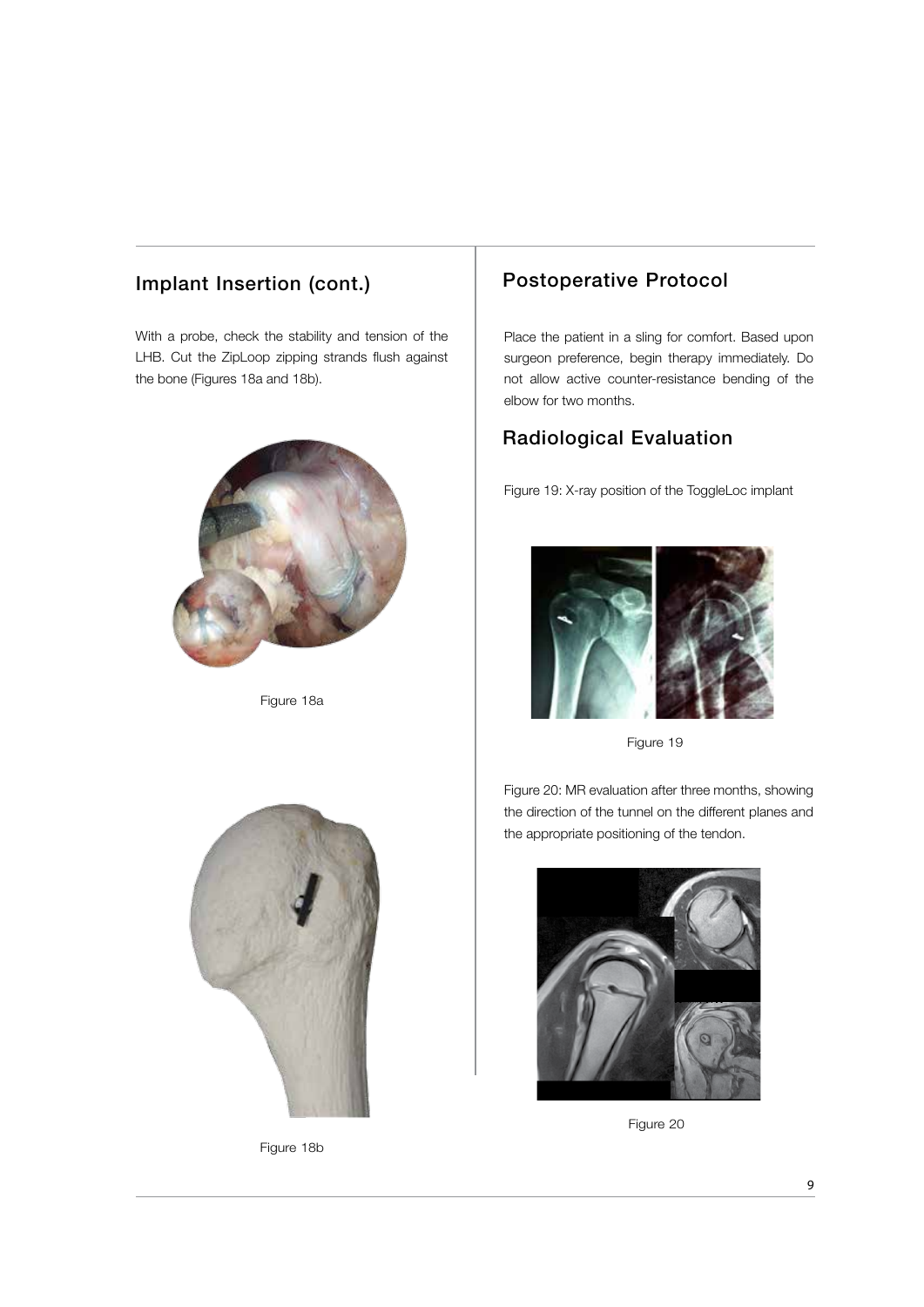## Indications and Contraindications

## Indications for Use

The ToggleLoc System devices, except the ToggleLoc XL device, are intended for soft tissue to bone fixation for the following indications:

### Shoulder

Bankart lesion repair SLAP lesion repair Acromio-clavicular repair Capsular shift/capsulolabral reconstruction Deltoid repair Rotator cuff tear repair Biceps tenodesis

## Foot and ankle

Medial/lateral repair and reconstruction Mid-and forefoot repair Hallux valgus reconstruction Metatarsal ligament/tendon repair or reconstruction Achilles tendon repair

Ankle syndesmosis fixation (syndesmosis disruptions) and as an adjunct in connection with trauma hardware for Weber B and C ankle fractures (only for ToggleLoc with Tophat/ZipTight Fixation Devices)

### Elbow

Ulnar or radial collateral ligament reconstruction Lateral epicondylitis repair Biceps tendon reattachment

### Knee

ACL/PCL repair/reconstruction ACL/PCL patellar bone-tendon-bone grafts Double-tunnel ACL reconstruction Extracapsular repair: MCL, LCL, and posterior oblique ligament Iliotibial band tenodesis Patellar tendon repair VMO advancement Joint capsule closure

## Hand and Wrist

Collateral ligament repair Scapholunate ligament reconstruction Tendon transfers in phalanx Volar plate reconstruction

The ToggleLoc XL device is used for fixation of tendons and ligaments in cases of unanticipated intraoperative complications such as cortical breaching during orthopedic reconstruction procedures, such as Anterior Cruciate (ACL) or Posterior Cruciate (PCL) Reconstruction.

## Contraindications

- 1. Infection.
- 2. Patient conditions including blood supply limitations, and insufficient quantity or quality of bone or soft tissue.
- 3. Patients with mental or neurological conditions who are unwilling or incapable of following postoperative care instructions.
- 4. Foreign body sensitivity. Where material sensitivity is suspected, testing is to be completed prior to implantation of the device.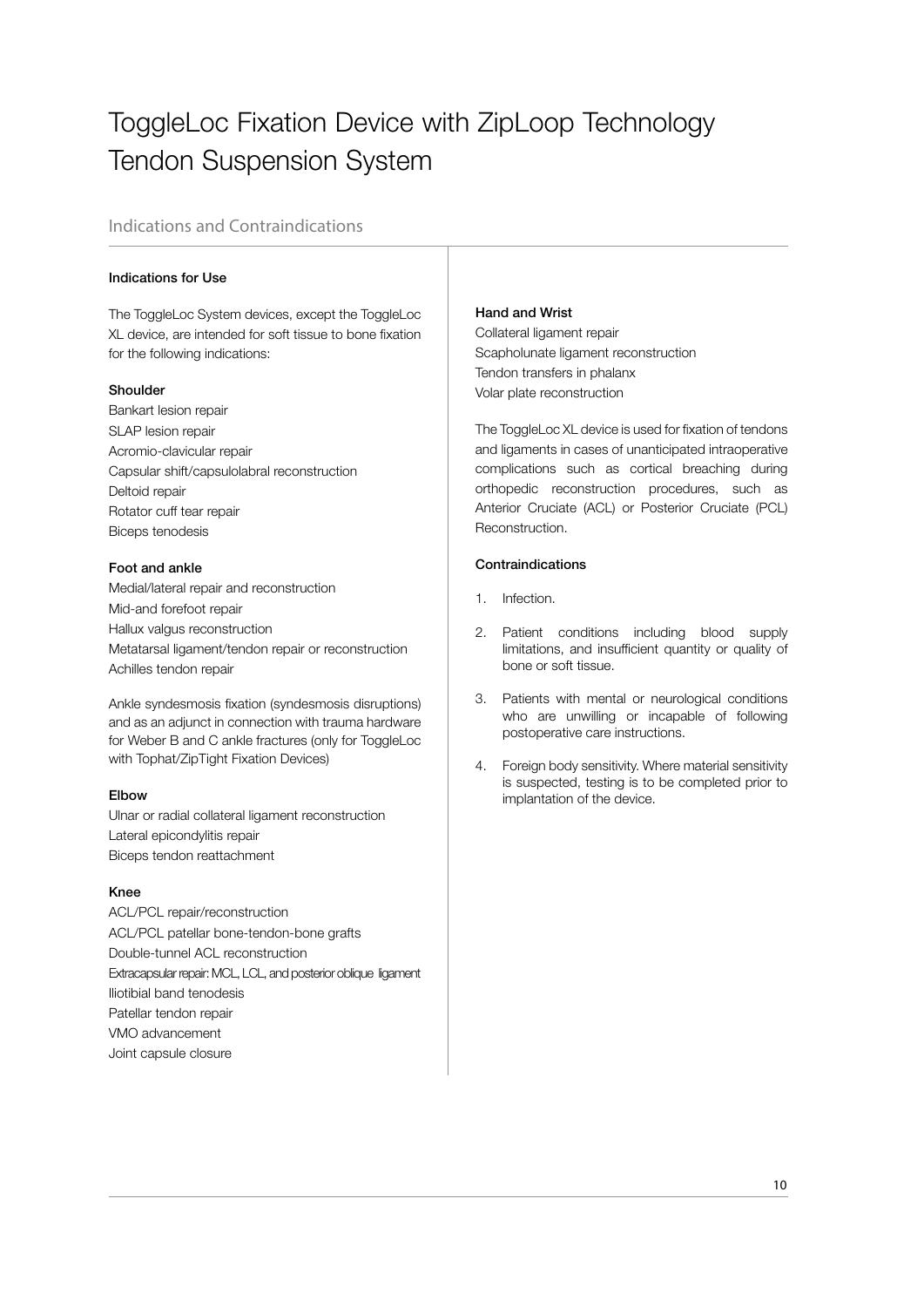## Part Numbers

## Implants

| <b>Part Number</b> | <b>Description</b>                                                      |
|--------------------|-------------------------------------------------------------------------|
| 909846             | Disposable ToggleLoc Fixation Device with ZipLoop<br>Technology Kit     |
| 909848             | ToggleLoc Fixation Device with ZipLoop Technology Implant<br>Kit System |
| 900335             | MaxBraid PE Suture #2                                                   |
| 900312             | Blue MaxBraid PE Suture #5 with C Needles                               |

### Instruments

| <b>Part Number</b> | <b>Description</b>       |
|--------------------|--------------------------|
| 909617             | 7.0 mm Cannulated Reamer |
| 909618             | 8.0 mm Cannulated Reamer |